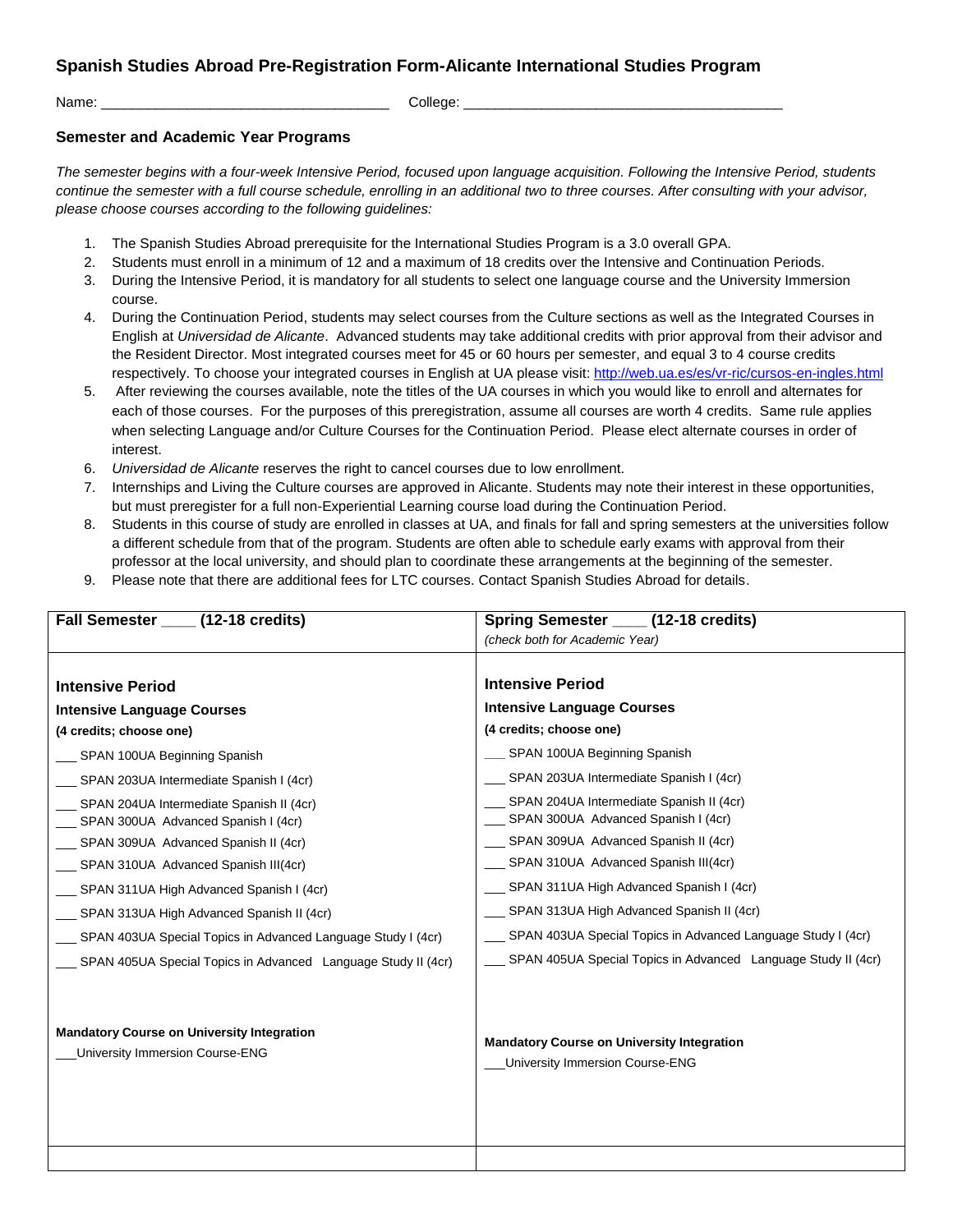| <b>Continuation Period (select 8-14 credits)</b>                                                         | <b>Continuation Period (select 8-14 credits)</b>                                                                      |
|----------------------------------------------------------------------------------------------------------|-----------------------------------------------------------------------------------------------------------------------|
| <b>Language Courses</b>                                                                                  | <b>Language Courses</b>                                                                                               |
| (4 credits; choose up to two)                                                                            | (4 credits; choose up to one)                                                                                         |
| __ SPAN 203UA Intermediate Spanish I (4cr)                                                               | SPAN 203UA Intermediate Spanish I (4cr)                                                                               |
| SPAN 204UA Intermediate Spanish II (4cr)                                                                 | SPAN 204UA Intermediate Spanish II (4cr)                                                                              |
| __ SPAN 300UA Advanced Spanish I (4cr)                                                                   | SPAN 300UA Advanced Spanish I (4cr)                                                                                   |
| __ SPAN 309UA Advanced Spanish II (4cr)                                                                  | SPAN 309UA Advanced Spanish II (4cr)                                                                                  |
| __ SPAN 310UA Advanced Spanish III (4cr)                                                                 | SPAN 310UA Advanced Spanish III (4cr)                                                                                 |
| __ SPAN 311UA High Advanced Spanish I (4cr)                                                              | SPAN 311UA High Advanced Spanish I (4cr)                                                                              |
| __ SPAN 313UA High Advanced Spanish II (4cr)                                                             | SPAN 313UA High Advanced Spanish II (4cr)                                                                             |
| __ SPAN 403UA Special Topics in Advanced Language Study I (4cr)                                          | __ SPAN 403UA Special Topics in Advanced Language Study I (4cr)                                                       |
| __ SPAN 405UA Special Topics in Advanced Language Study II (4cr)                                         | __ SPAN 405UA Special Topics in Advanced Language Study II (4cr)                                                      |
| <b>Optional Complementary Course</b><br>(0-1 credit; choose up to one)                                   | <b>Optional Complementary Course</b><br>(0-1 credit; choose up to one)                                                |
| __ SPAN 275UA Intermediate Conversation (1cr)                                                            | SPAN 275UA Intermediate Conversation (1cr)                                                                            |
| SPAN 375UA - A Advanced Conversation I (1cr)                                                             | _ SPAN 375UA - A Advanced Conversation I (1cr)                                                                        |
| __ SPAN 375UA- B Advanced Conversation II (1 cr)                                                         | SPAN 375UA- B Advanced Conversation II (1 cr)                                                                         |
| __ SPAN 475UA High-Advanced Conversation (1cr)                                                           | SPAN 475UA High-Advanced Conversation (1cr)<br>SPAN 360UA Spanish for Business (1cr)                                  |
| __ SPAN 360UA Spanish for Business (1cr)                                                                 | SPAN 360UA Alternate Course:                                                                                          |
| SPAN 360UA Alternate Course:                                                                             |                                                                                                                       |
| <b>Culture Courses in Spanish</b>                                                                        | <b>Culture Courses in Spanish</b>                                                                                     |
| Prerequisite: 2 semesters of intermediate Spanish or the equivalent                                      | Prerequisite: 2 semesters of intermediate Spanish or the equivalent                                                   |
| (0-9 credits; choose up to one course, with alternates)                                                  | (0-9) credits; choose up to one course, with alternates)                                                              |
|                                                                                                          |                                                                                                                       |
| SPAN 330UA Introduction to Spanish Literature (3cr)                                                      | SPAN 330UA Introduction to Spanish Literature (3cr)                                                                   |
| $\rule{1em}{0.15mm}$ SPAN 340UA<br>Introduction to Spanish Cinema (3cr)                                  | SPAN 340UA Introduction to Spanish Cinema (3cr)                                                                       |
| Introduction to Spanish Art (3cr)<br>SPAN 350UA<br>SPAN 365UA<br>Contemporary Spanish Civilization (3cr) | SPAN 350UA<br>Introduction to Spanish Art (3cr)                                                                       |
| Intermediate Cultural Realities of Spain (1cr)<br>$\_\_\$ SPAN 243UA                                     | SPAN 365UA<br>Contemporary Spanish Civilization (3cr)<br>SPAN 243UA<br>Intermediate Cultural Realities of Spain (1cr) |
| $\overline{\phantom{0}}$ SPAN 343UA<br>Advanced Cultural Realities of Spanish (1cr)                      | SPAN 343UA<br>Advanced Cultural Realities of Spanish (1cr)                                                            |
| Language and Culture Alternate Course 1:                                                                 |                                                                                                                       |
| Language and Culture Alternate Course 2:                                                                 | Language and Culture Alternate Course 1:                                                                              |
|                                                                                                          |                                                                                                                       |
| <b>Culture Courses in English</b><br>SPAN 365UA-E Contemporary Spanish Civilization (3cr)                | <b>Culture Courses in English</b>                                                                                     |
| __ SPAN 373UA-E Spanish Cultures from an Intercultural Perspective                                       | _ SPAN 365UA-E Contemporary Spanish Civilization (3cr)                                                                |
| (4cr)                                                                                                    | _ SPAN 373UA-E Spanish Cultures from an Intercultural Perspective                                                     |
| SPAN 377UA-E Professional Communication in an Intercultural                                              | (4cr)<br>SPAN 377UA-E Professional Communication in an Intercultural                                                  |
| Context (4cr)<br>___SPAN 343UA-E Advanced Cultural Realities of Spain (1cr)                              | Context (4cr)                                                                                                         |
|                                                                                                          | SPAN 343UA-E Advanced Cultural Realities of Spain (1cr)                                                               |
|                                                                                                          | <b>Experiential Learning</b>                                                                                          |
| <b>Experiential Learning</b><br>LTC 300UA Culture of Spanish Cuisine (1cr)                               | LTC 300UA Culture of Spanish Cuisine (1cr)                                                                            |
| LTC 300UA -B Introduction to Latin Dance and Flamenco (1cr)                                              | LTC 300UA -B Introduction to Latin Dance and Flamenco (1cr)                                                           |
| LTC 490UA Living the Culture Courses (pass/fail)                                                         | _LTC 490UA Living the Culture Courses (pass/fail)                                                                     |
|                                                                                                          | LTC 490UA Field of Interest: _______________<br>see: www.spanishstudies.org/livingtheculture                          |
| see: www.spanishstudies.org/livingtheculture                                                             | _INT 490UA Internship*                                                                                                |
| __ INT 490UA Internship*                                                                                 | SVL 490UA Service Learning*                                                                                           |
| __ SVL 490UA Service Learning*<br>__ IRP 490UA Independent Research Project*                             | IRP 490UA Independent Research Project*                                                                               |
|                                                                                                          |                                                                                                                       |
| Experiential Learning Fields of Interest:                                                                | Experiential Learning Fields of Interest:                                                                             |
|                                                                                                          |                                                                                                                       |